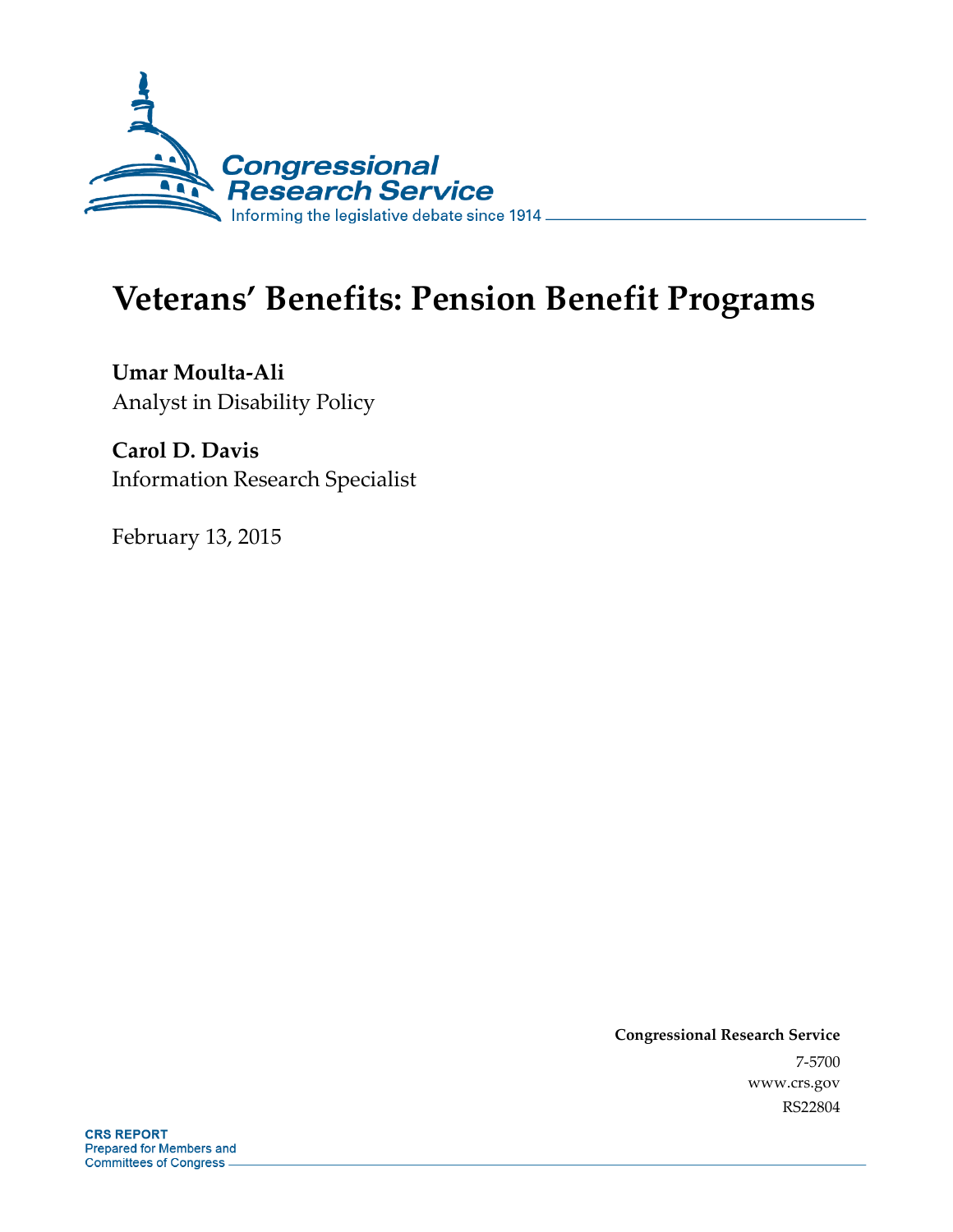## **Summary**

The Department of Veterans Affairs (VA) administers several pension benefit programs for veterans as well as their surviving spouses and dependent children. The most current pension programs available (for those meeting the eligibility criteria on or after January 1, 1979) are the Improved Disability Pension for certain low-income veterans and the Improved Death Pension for certain low-income surviving spouses or children of veterans. There is also a special pension for Medal of Honor recipients. This report describes these programs, including the eligibility criteria and current benefit levels, and provides data on the number of pension beneficiaries and average annual benefit amounts for FY1999 through FY2013.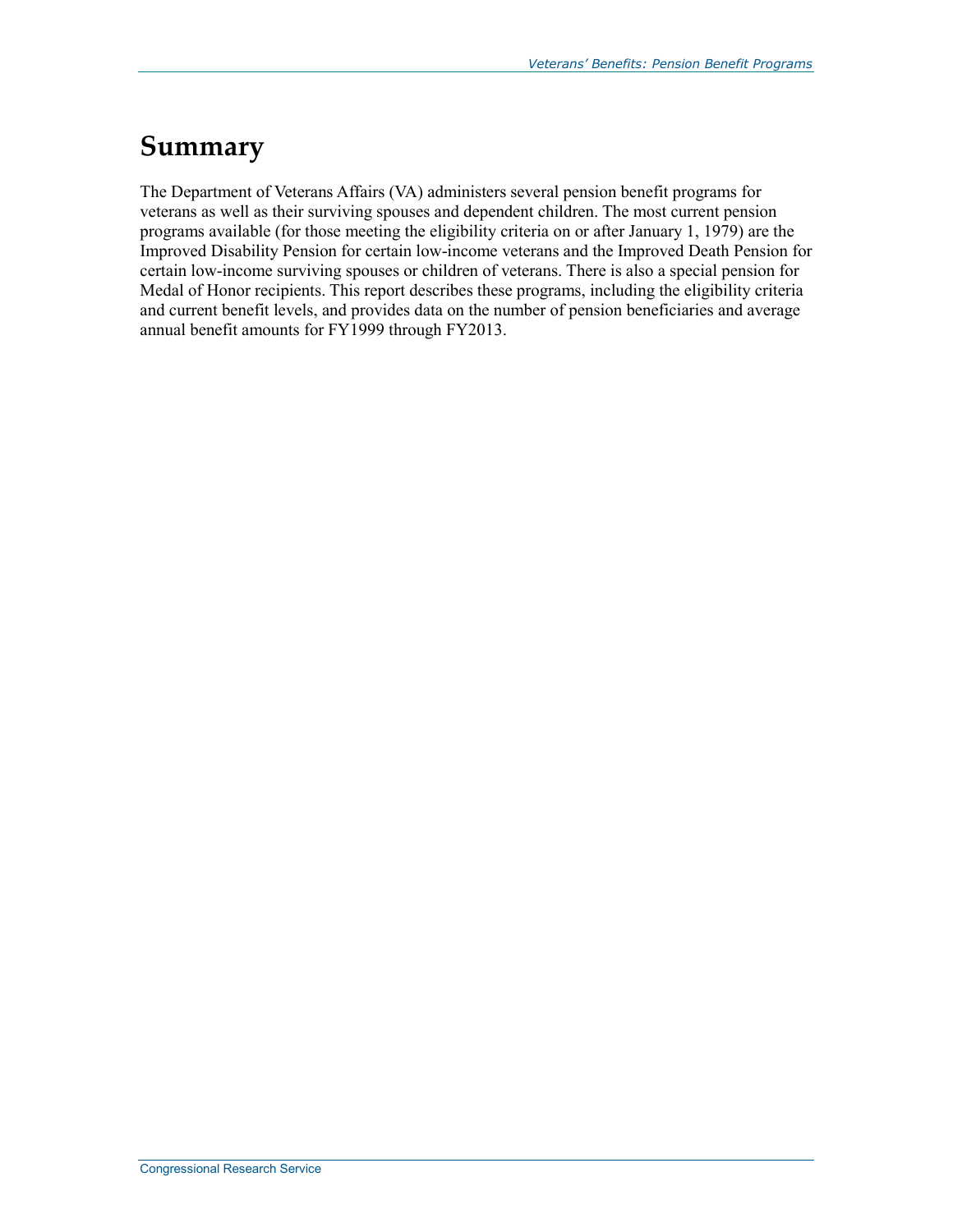## **Contents**

### **Tables**

| Table 1. Number of Pension Beneficiaries and Average Annual Benefit Amount (in |  |
|--------------------------------------------------------------------------------|--|
|                                                                                |  |

### Contacts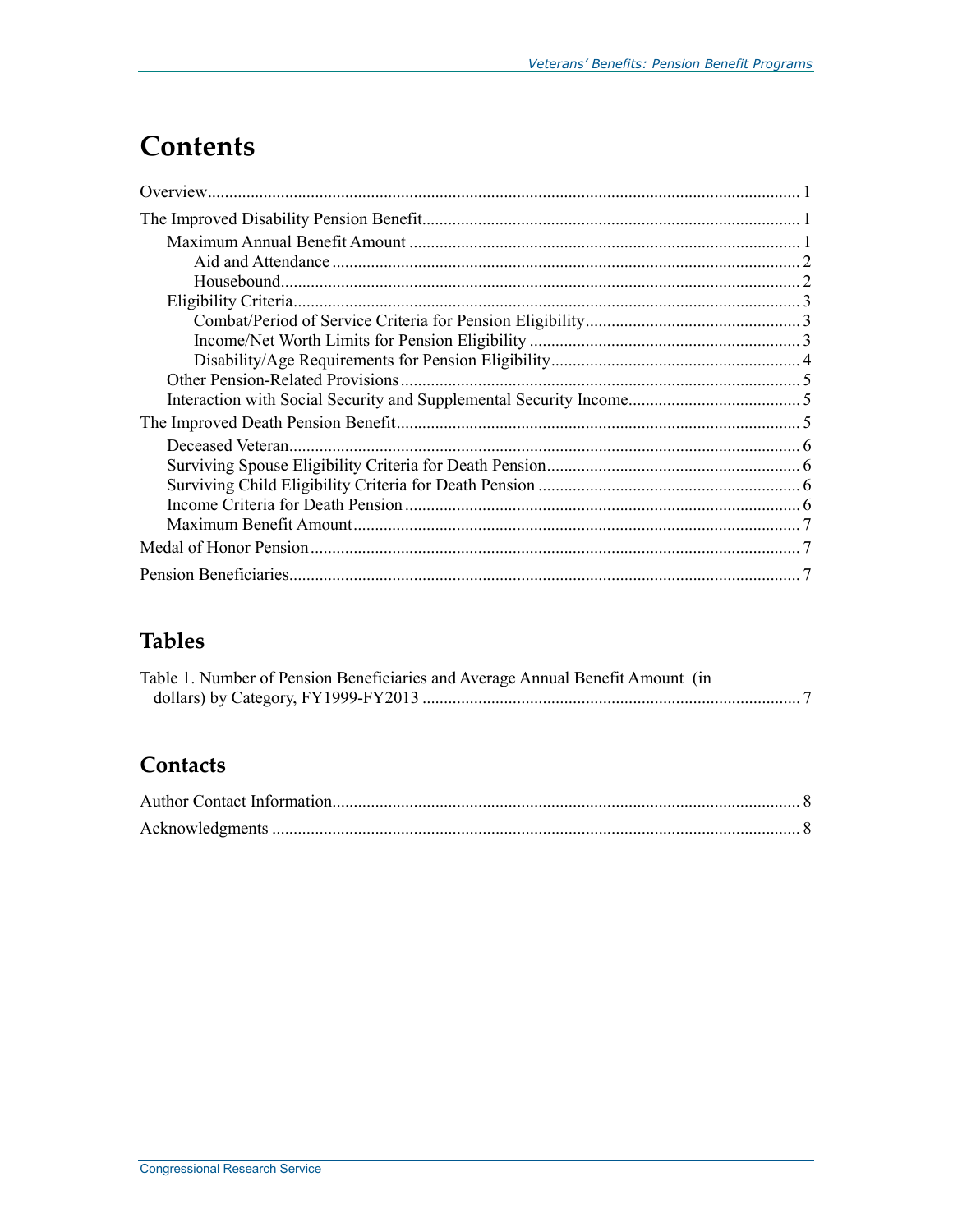## **Overview**

The Department of Veterans Affairs (VA) administers several pension programs for veterans and their surviving spouses and dependent children. The VA administers two types of pension programs: (1) pension programs for veterans of specific periods of war and (2) pension programs for certain low-income veterans. The pension programs for specific periods of war are for periods before World War I. They include pension programs for veterans, as well as their surviving spouses and dependent children, of certain periods of war such as the Civil War, the Indian Wars, and the Spanish-American War. The pension programs for certain low-income veterans include the Old Law Disability Pension, the Section 306 Disability Pension, and the Improved Disability Pension. The VA pension programs for certain low-income surviving spouses and dependent children of veterans include the Old Law Death Pension, the Section 306 Death Pension, and the Improved Death Pension.

In addition to the pension programs for certain periods of service, certain low-income veterans, and surviving spouses and dependent children, the VA administers a special pension program for Medal of Honor recipients.

This report will provide information on the most current pension programs—those programs for which a veteran, a surviving spouse, or a dependent child becomes eligible on or after January 1, 1979—and on the special pension program for Medal of Honor recipients. The current pension program for veterans is the Improved Disability Pension, which is for certain low-income veterans. The current pension program for certain low-income surviving spouses and dependent children of veterans is the Improved Death Pension. Both pension programs were created by P.L. 95-588, the Veterans and Survivors Pension Improvement Act of 1978.

## **The Improved Disability Pension Benefit**

The Improved Disability Pension provides a monthly benefit to certain low-income veterans. The monthly benefit is based on a maximum annual benefit, and the actual benefit received by the veteran is reduced by the veteran's "countable" income. A veteran with countable income above the maximum annual benefit amount is not eligible for the pension.

### **Maximum Annual Benefit Amount**

The maximum annual benefit amounts for the veterans' pension benefit are set in statute<sup>1</sup> and are based on the presence of a spouse or dependent child (or children) and the need for aid and attendance.<sup>2</sup> The annual benefit amounts are adjusted automatically by law each year to reflect a cost-of-living adjustment (COLA) equal to the COLA for Social Security benefits.<sup>3</sup> For example, effective December 1, 2014, the maximum annual amount for the pension benefit for 2015 is

 $1$  38 U.S.C. §1521(b)-§1521(g).

<sup>&</sup>lt;sup>2</sup> Aid and attendance is provided when a veteran needs another person's help to perform activities of daily living, such as eating, dressing, or taking a shower.

<sup>3</sup> 38 U.S.C. §5312. For more information on the Social Security COLA, see CRS Report 94-803, *Social Security: Costof-Living Adjustments*, by Gary Sidor.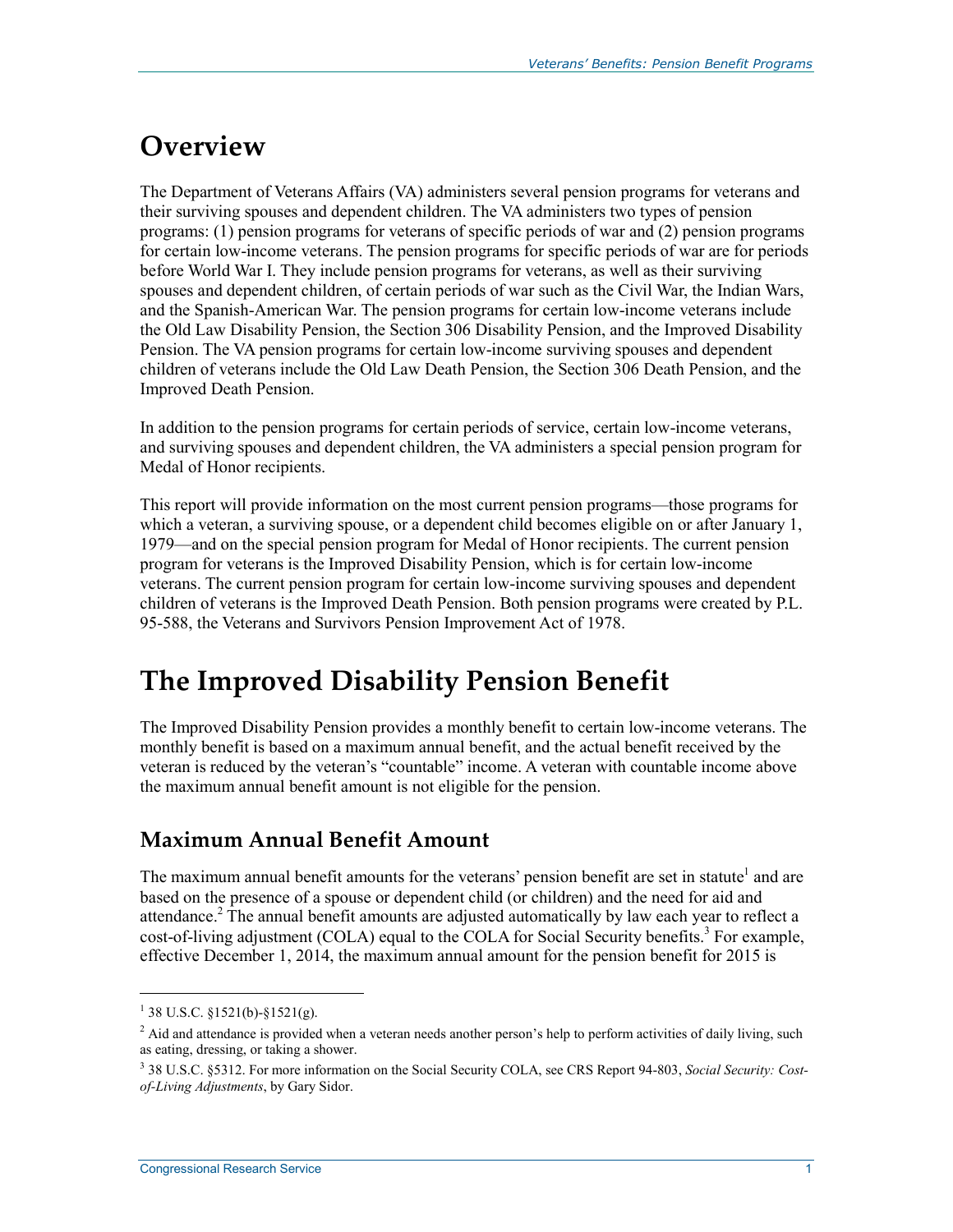\$12,868 for a veteran and \$16,851 for a veteran with one dependent. If two veterans are married to each other, the maximum annual amount is \$16,851, the same as for a veteran with one dependent. The maximum annual benefit amount will be higher if the veteran is housebound or requires aid and attendance.<sup>4</sup>

#### **Aid and Attendance**

Claimants eligible for the pension may be eligible for a higher maximum benefit amount when additional care and services (aid and attendance) are needed, such as assisted living or in-home care. The necessity for aid and attendance is presumed when either (1) the claimant is a patient in a nursing home or  $(2)$  the claimant is blind or has a severe visual impairment.<sup>5</sup> The necessity for aid and attendance will also be considered to exist when either

- the veteran requires the aid and assistance of another person in order to perform personal functions required in everyday living, such as bathing, feeding, dressing, attending to the wants of nature, adjusting prosthetic devices, or protecting himself or herself from the hazards of his or her daily environment; or
- the veteran is bedridden, in that his or her disability or disabilities require that he or she remain in bed, apart from any prescribed course of convalescence or treatment.

All the factors listed above do not have to be present to receive a higher maximum pension benefit due to the need for aid and attendance. The totality of the circumstances will guide the determination of need. The pension claimant does not need to demonstrate the need for roundthe-clock care, but only that there is a regular and ongoing need for the aid and attendance of another person.

Under current law, a veteran without a spouse or dependents who is in a nursing home where care is being provided or paid for by the VA or Medicaid may have his or her pension reduced to \$90 a month $<sup>6</sup>$ </sup>

#### **Housebound**

 $\overline{a}$ 

A pension claimant must meet either of the following requirements to have a higher maximum pension amount due to being housebound:

- The claimant must have a single permanent disability evaluated as 100% disabling and, due to such disability, the claimant is permanently and substantially confined to his or her immediate premises.
- The claimant must have a single permanent disability evaluated as 100% disabling and must also have another disability, or combination of disabilities, evaluated as 60% or more disabling.

<sup>4</sup> Ibid. Department of Veterans Affairs, *Veterans Pension Rate Table – Effective 12/1/14,* http://www.benefits.va.gov/ PENSION/current\_rates\_veteran\_pen.asp*.*

<sup>5</sup> Definitions of aid and attendance and housebound can be found in 38 C.F.R. §3.351.

<sup>6</sup> 38 U.S.C. §5503. This provision expires on September 30, 2016. Veterans who reside in state veterans nursing homes where the VA pays a per diem for their care may not have their pension reduced.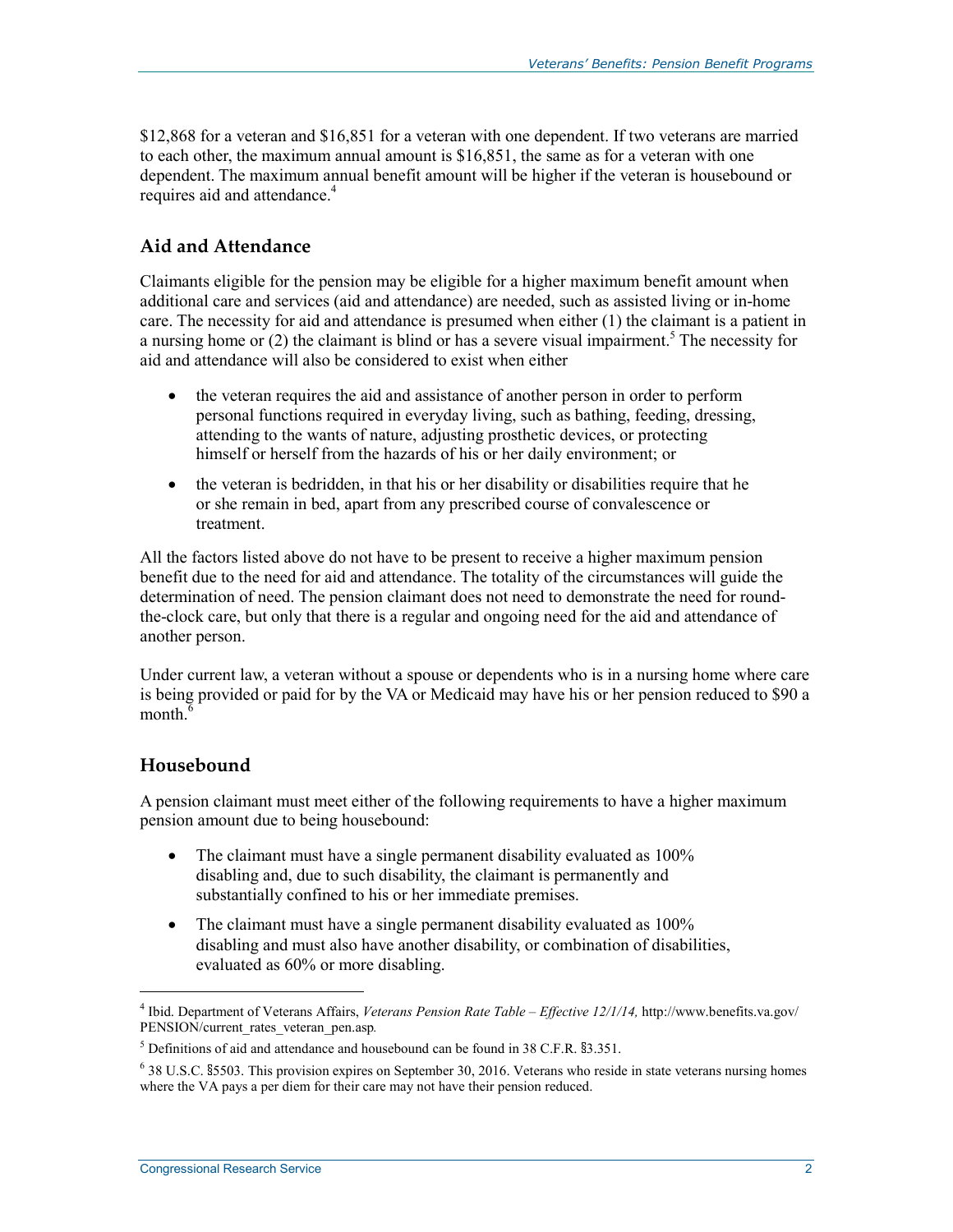Essentially, a person will be considered "housebound" when he or she is substantially confined to a dwelling and the immediate premises due to a disability and it is reasonably certain that this confinement will continue throughout that person's lifetime. A "dwelling" includes not only the claimant's home, but also any other place he or she is living, such as a care facility. Additionally, if the claimant is unable to leave the dwelling without the assistance of another, such as when a disability prevents the claimant from being able to drive, the claimant will be considered housebound.

### **Eligibility Criteria**

To be eligible for the pension benefit, a veteran must meet eligibility criteria related to combat/period of service; income/net worth; and age or disability.

#### **Combat/Period of Service Criteria for Pension Eligibility**

A veteran must meet military service requirements related to combat, or service during a period of war to be eligible for the pension benefit.<sup>7</sup> Specifically, a veteran must have been discharged from military service under conditions *other than dishonorable* and must have served in the active military either

- for at least 90 days during a period of war;<sup>8</sup>
- during a period of war and was released from service for a service-connected disability;
- for 90 or more consecutive days which began or ended during a period of war; or
- for a total of 90 days or more in two or more separate periods of service during one or more periods of war.

#### **Income/Net Worth Limits for Pension Eligibility**

As noted previously, the pension benefit for a veteran who meets the other eligibility requirements (combat/period of service and disability) is calculated by subtracting the veteran's annual countable income from the statutory annual maximum benefit. A veteran with annual countable income above the annual maximum benefit amount will receive no pension benefit. A veteran with annual countable income below the annual maximum benefit amount will have his or her benefit reduced dollar-for-dollar by the amount of annual countable income. In addition, a veteran may not have a net worth, or estate, large enough that it would be reasonable for part of the estate to be used for the veteran's maintenance.<sup>9</sup>

 $^7$  38 U.S.C. §1521(j).

<sup>8</sup> For information on periods of war, see CRS Report RS21405, *U.S. Periods of War and Dates of Current Conflicts*, by Barbara Salazar Torreon.

<sup>&</sup>lt;sup>9</sup> 38 U.S.C. §1522.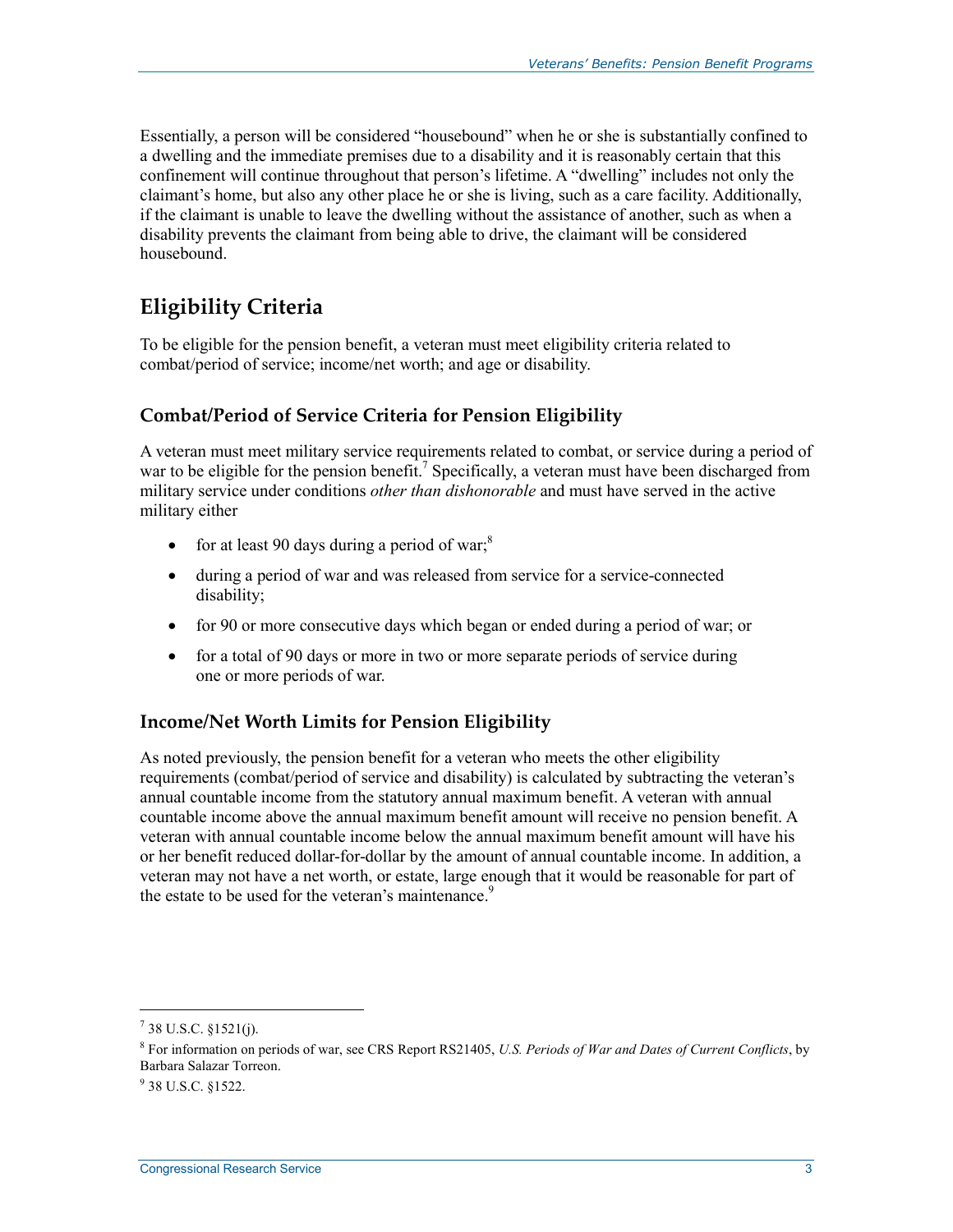Annual countable income includes income from nearly all sources. However, there are several specific sources of income that are excluded from annual countable income determinations,  $in$ cluding $10$ 

- donations from public welfare or private relief organizations;
- pension benefits administered by the VA;
- expenses paid by a veteran's spouse (or the veteran's surviving spouse or child) for the veteran's last illness, burial, or debts;
- amounts paid by the veteran for the last illness and burial of the veteran's spouse or child;
- amounts paid by a veteran's spouse for the last illness and burial of the veteran's child;
- insurance reimbursement for property casualty loss (up to the greater of fair market value or replacement value);
- profit from disposing of personal or real property (other than in the course of business);
- amounts in joint accounts the veteran acquires by the death of the other owner(s);
- amounts paid by the veteran, spouse, or child for unreimbursed medical expenses (limited to the excess above 5% of the pension benefit);
- up to \$5,000 paid as a veteran's benefit due to injury or disease by a state or municipality (for determinations of income for calendar years beginning after October 1, 2011);<sup>11</sup> and
- amounts paid by a veteran or surviving spouse to pursue education, vocational rehabilitation, or training, including tuition, fees, books, and (if the veteran or surviving spouse requires aid and attendance), travel expenses above reasonable expenses for a nondisabled person.

Section 509 of the Honoring America's Veterans and Caring for Camp Lejeune Families Act of 2012, P.L. 112-154, expanded and clarified the exclusions from income to specifically exclude from income reimbursements for expenses for replacement or repair of equipment, vehicles, items, money, or property as a result of any accident, theft or loss, or casualty loss, up to the greater of fair market value or replacement value.

#### **Disability/Age Requirements for Pension Eligibility**

To be eligible for the pension benefit, a veteran must be totally disabled due to a non-service connected injury, illness (or combination thereof) that is not a result of the veteran's willful misconduct.<sup>12</sup> However, to determine if a veteran is totally disabled, the Secretary of Veterans

<sup>10 38</sup> U.S.C. §1503.

<sup>&</sup>lt;sup>11</sup> This provision was part of the Veterans' Benefits Act of 2010 (P.L. 111-275).

<sup>&</sup>lt;sup>12</sup> 38 U.S.C. §1513 and 38 U.S.C. §1521. The VA rates disability on a scale of 0% to 100% in 10% increments, with 100% being totally disabled and 0% indicating the presence of a service-connected disability, but one that is not severe enough to warrant compensation. The rating is used for pension and for disability compensation determinations.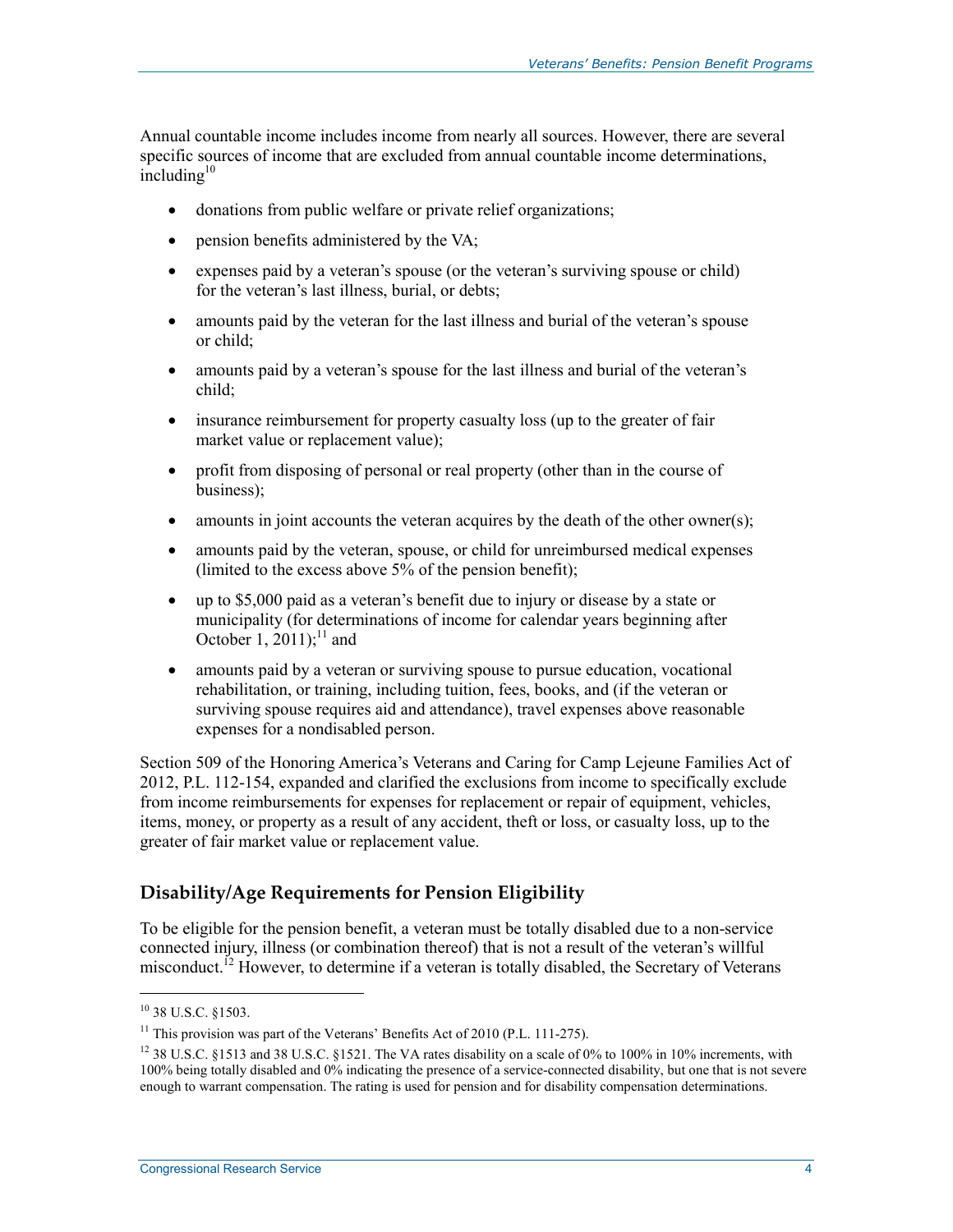Affairs may combine the disability ratings for service-connected disabilities with the disability ratings for non-service connected disabilities. However, if the veteran's service-connected disabilities have contributed to making the veteran eligible for the pension benefit, the veteran will receive the greater of the pension benefit or the disability compensation benefit (for the service-connected disabilities). A veteran cannot receive both disability compensation and the pension benefit.

P.L. 107-103, the Veterans Education and Benefits Expansion Act of 2001, extended the pension benefit to veterans aged 65 or older, regardless of disability status (or disability rating), who meet the other pension requirements (combat/period and income/net worth).

#### **Other Pension-Related Provisions**

The pension benefit for a veteran convicted of a felony or misdemeanor will be stopped beginning 61 days after the veteran is imprisoned, and it will resume when the imprisonment ends. The veteran's pension benefit may be paid to the veteran's spouse or dependent children during the veteran's imprisonment.

To apply for the pension benefit, a veteran must complete and submit VA Form 21-526, which is the application form for both disability compensation and the pension benefit. As part of the claims process, the veteran will receive a disability rating, which may require a physical examination.

#### **Interaction with Social Security and Supplemental Security Income**

Countable income for the veterans' pension benefit includes any Social Security benefits received. Therefore, the receipt of Social Security benefits can reduce or eliminate a veteran's pension benefit. Countable income does not include any Supplemental Security Income (SSI) payments received. However, because the SSI program includes veterans' benefits as unearned income in calculating the income limitations for SSI, a veteran's pension benefit could reduce the veteran's SSI benefit.<sup>13</sup>

## **The Improved Death Pension Benefit**

The surviving spouse or dependent child of a veteran may be eligible for the Improved Death Pension Benefit if eligibility requirements with respect to the deceased veteran and surviving spouse or dependent child are met, along with an income requirement.

<sup>13</sup> For more information on the SSI program, see CRS Report 94-486, *Supplemental Security Income (SSI)*, and CRS Report RS20294, *Supplemental Security Income (SSI): Income/Resource Limits and Accounts Exempt from Benefit Determinations*, both by William R. Morton.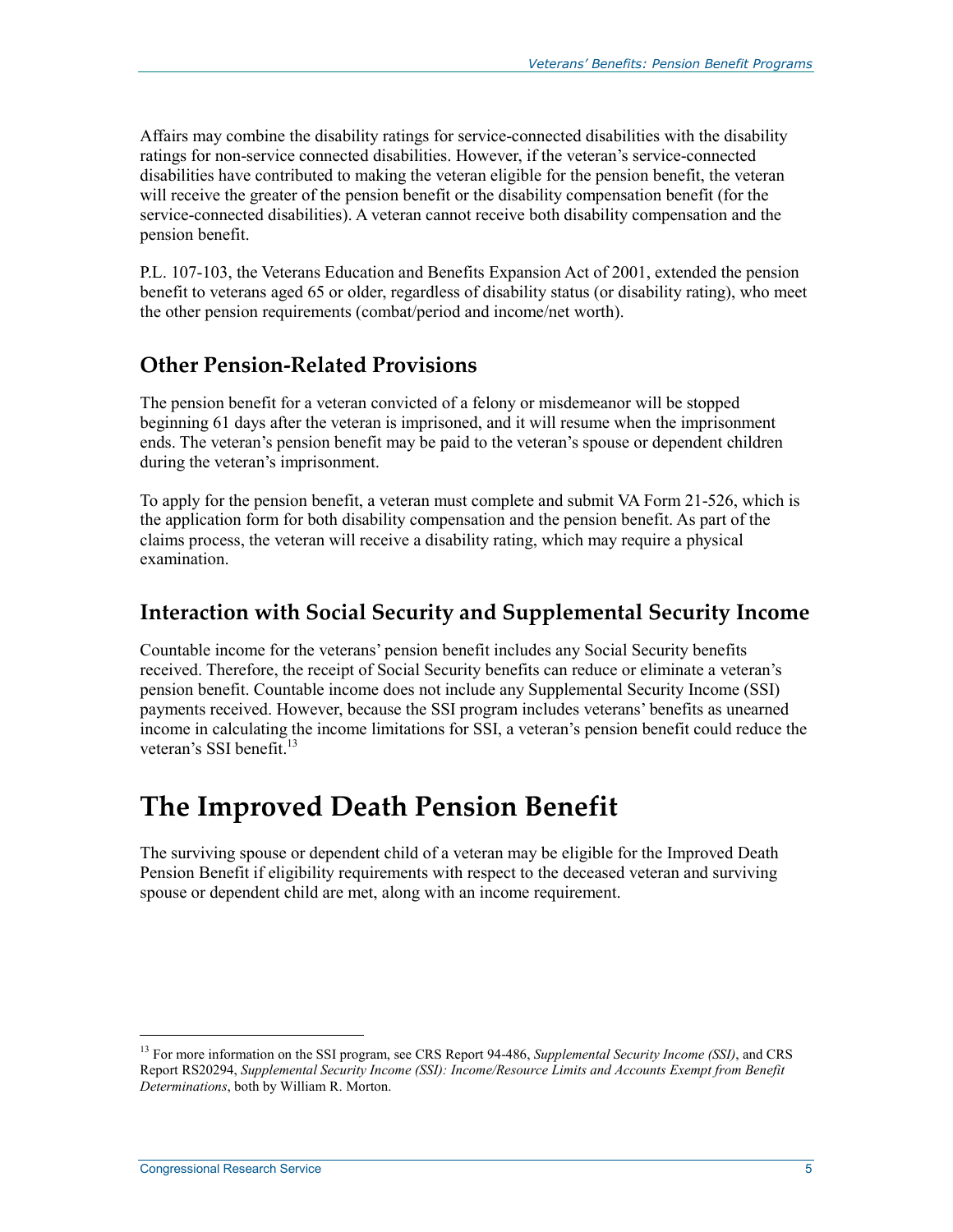#### **Deceased Veteran**

The deceased veteran must have met the military service requirements for the Improved Disability Pension with respect to the veteran's discharge and period of service.<sup>14</sup> However, for the Improved Death Pension, an individual who has at least two years of honorable military service and who dies in military service but not in the line of duty is also considered a veteran.<sup>15</sup>

### **Surviving Spouse Eligibility Criteria for Death Pension**

The surviving spouse cannot be remarried and must have been married to the deceased veteran:

- for at least one year<sup>16</sup> (there is no minimum if the surviving spouse and veteran had a child), or
- before December 14, 1944, for deceased veterans of the Mexican border period and World War I; before January 1, 1957, for deceased veterans of World War II; before February 1, 1965, for deceased veterans of the Korean conflict; before May 8, 1985, for deceased veterans of the Vietnam era; or before January 1, 2001, for deceased veterans of the Persian Gulf War.<sup>17</sup>

### **Surviving Child Eligibility Criteria for Death Pension**

A surviving child or children must be under the age of 18 (age 23 or under if in school) or must have become incapable of self-care before the age of 18.

#### **Income Criteria for Death Pension**

The countable income for a surviving spouse or child is calculated like that of a veteran for the Improved Disability Pension. However, for a surviving spouse with custody of a deceased veteran's child, part of the child's income that is available to the surviving spouse may be included in countable income.<sup>18</sup> For a veteran's surviving child, his or her current work income is excluded from countable income, if the income is not more than the income level at which a federal income tax return must be filed<sup>19</sup> *plus* postsecondary education or vocational rehabilitation or training expenses paid by the child.<sup>20</sup> In addition, for a surviving spouse or child, any proceeds from a life insurance policy on the veteran are excluded from countable income.<sup>21</sup>

<sup>14 38</sup> U.S.C. §1541(a) and §1542(a).

<sup>15 38</sup> U.S.C. §1541(h).

<sup>&</sup>lt;sup>16</sup> Or previously married and the marriage was terminated prior to November 1, 1990. See the VA Survivors Pension Factsheet at http://benefits.va.gov/benefits/factsheets/survivors/Survivorspension.pdf.

<sup>17 38</sup> U.S.C. §1541(f).

 $18$  38 U.S.C.  $81541(g)$ .

<sup>&</sup>lt;sup>19</sup> The income level at which a tax return must be filed (the filing requirement) is equal to the sum of the standard deduction and personal exemption amounts. For tax year 2014, the filing requirement for a single taxpayer is \$10,150 for a single taxpayer under the age of 65, see Table 1.2014 Filing Requirements Chart for Most Taxpayers in IRS Publication 501 available at http://www.irs.gov/publications/p501/ar02.html#en\_US\_2014\_publink1000220687.

 $20$  38 U.S.C. §1503(a)(10).

 $^{21}$  38 U.S.C.  $$1503(a)(12)$ .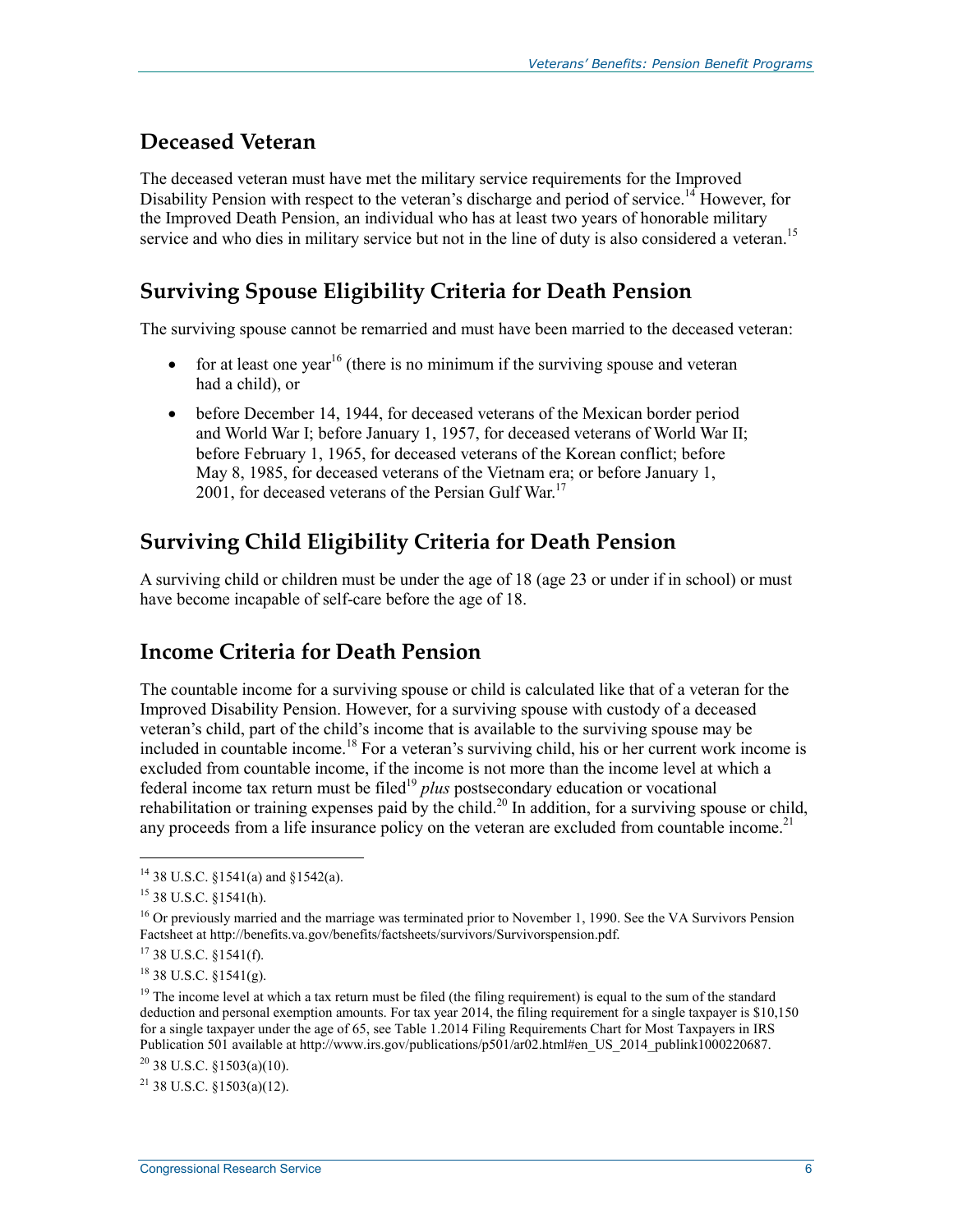#### **Maximum Benefit Amount**

The maximum annual benefit amounts for surviving spouses and dependent children, like those for veterans, are set in statute and are automatically increased to reflect the COLA for Social Security benefits. For example, effective December 1, 2014, the maximum annual benefit amount in 2015 for a surviving spouse without a dependent child is \$8,630 and \$11,296 for a surviving spouse with a dependent child (there is an incremental benefit for each additional dependent child). Maximum annual benefit amounts are higher if the surviving spouse is housebound or requires aid and attendance. For a surviving child, the maximum annual benefit amount is  $$2.198<sup>22</sup>$ 

### **Medal of Honor Pension**

A veteran who has been awarded a Medal of Honor is eligible for a monthly pension (\$1,299.61 as of December 1, 2014, which will be reflected in the January 2015 payment).<sup>23</sup> Eligibility for the pension is based solely on receipt of the Medal of Honor, and receipt of the special pension (the Medal of Honor recipient must elect to receive the special pension) does not reduce any other benefits under U.S. law. A veteran who has received more than one Medal of Honor is, however, limited to receiving only one Medal of Honor pension benefit.<sup>24</sup>

## **Pension Beneficiaries**

**Table 1** shows the number of pension beneficiaries, and the average annual benefit amount by beneficiary category for FY1999-FY2013. In FY2013, there were 308,116 veterans who received disability pension benefits. In addition, 210,450 survivors received death pension benefits.

| <b>Fiscal</b><br>Year | <b>Number of Improved Disability</b><br><b>Pension Beneficiaries (Veterans)</b> | Average<br>Annual<br><b>Benefit</b><br>Amount | <b>Number of Improved Death</b><br><b>Pension Beneficiaries</b><br>(Survivors) | Average<br>Annual<br><b>Benefit</b><br>Amount |
|-----------------------|---------------------------------------------------------------------------------|-----------------------------------------------|--------------------------------------------------------------------------------|-----------------------------------------------|
| 1999                  | 378.712                                                                         | \$5,677                                       | 274.106                                                                        | \$2,509                                       |
| 2000                  | 364,220                                                                         | \$5,917                                       | 257.106                                                                        | \$2,571                                       |
| 2001                  | 348,052                                                                         | \$6,244                                       | 241.467                                                                        | \$2,682                                       |
| 2002                  | 346,579                                                                         | \$6,564                                       | 230.267                                                                        | \$2,821                                       |
| 2003                  | 346.555                                                                         | \$6,879                                       | 223,553                                                                        | \$2,950                                       |

#### **Table 1. Number of Pension Beneficiaries and Average Annual Benefit Amount (in dollars) by Category, FY1999-FY2013**

 $^{24}$  38 U.S.C. 81562.

<sup>&</sup>lt;sup>22</sup> The annual benefit is divided into monthly payments. See the VA *Survivors Pension Tables – Effective 12/1/*14 here: http://www.benefits.va.gov/pension/current\_rates\_survivor\_pen.asp.

<sup>23</sup> See the VA *Special Benefit Allowances rates for 2014* here: http://www.benefits.va.gov/compensation/ special\_Benefit\_Allowances\_2014.asp.